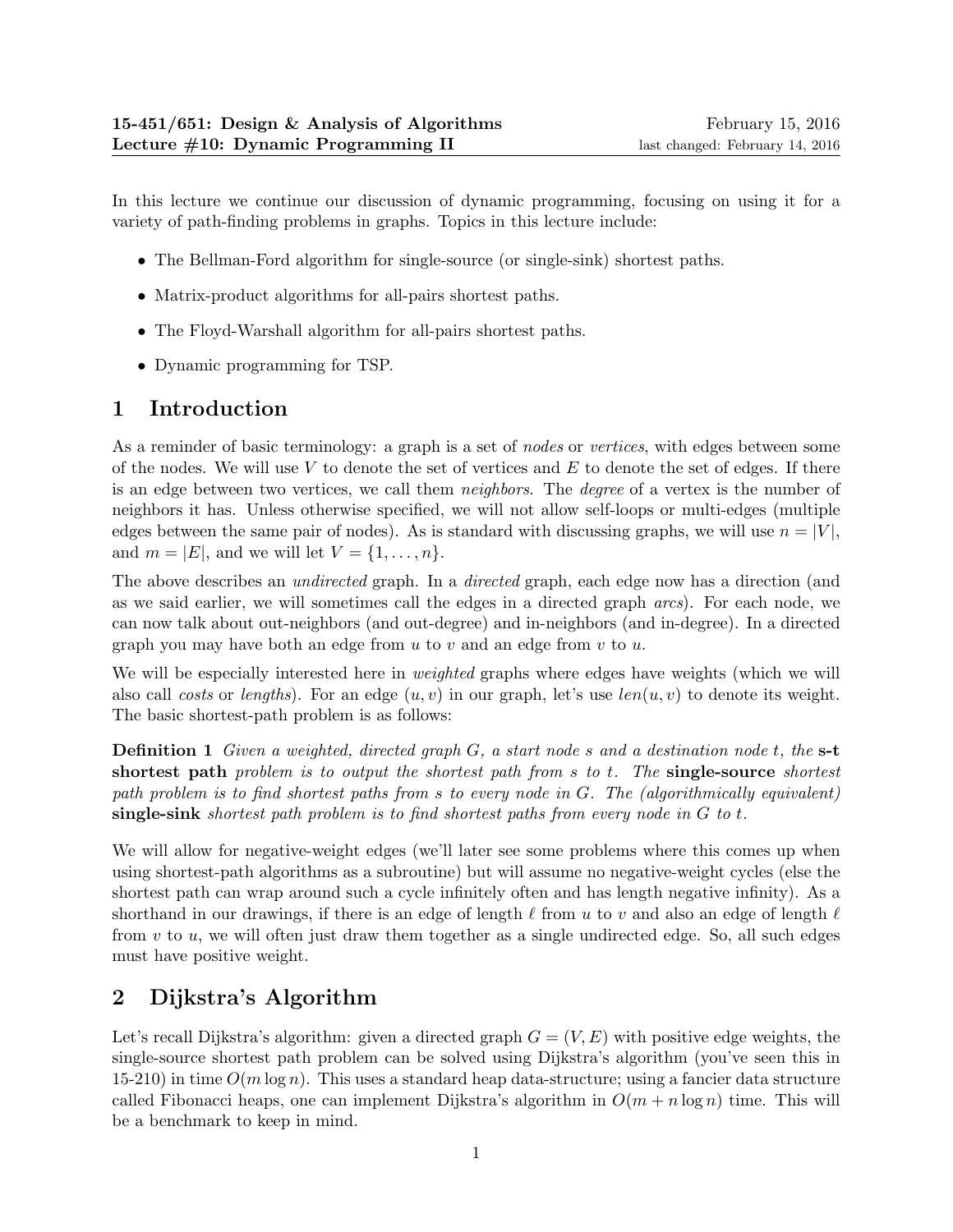### 3 The Bellman-Ford Algorithm

We will now look at a Dynamic Programming algorithm called the Bellman-Ford Algorithm for the single-sink (or single-source) shortest path problem. We will assume the graph is represented as an *adjacency list:* an array of size n where entry v is the list of arcs exiting from node v (so, given a node, we can find all its neighbors in time proportional to the number of neighbors).

Let us develop the algorithm using the following example:



How can we use Dyanamic Programming to find the shortest path from all nodes to t? First of all, as usual for Dynamic Programming, let's just compute the lengths of the shortest paths first, and afterwards we can easily reconstruct the paths themselves. The idea for the algorithm is as follows:

1. For each node  $v$ , find the length of the shortest path to  $t$  that uses at most 1 edge, or write down  $\infty$  if there is no such path.

This is easy: if  $v = t$  we get 0; if  $(v, t) \in E$  then we get  $len(v, t)$ ; else just put down  $\infty$ .

2. Now, suppose for all v we have solved for length of the shortest path to t that uses  $i-1$  or fewer edges. How can we use this to solve for the shortest path that uses  $i$  or fewer edges?

Answer: the shortest path from v to t that uses i or fewer edges will first go to some neighbor x of v, and then take the shortest path from x to t that uses  $i-1$  or fewer edges, which we've already solved for! So, we just need to take the min over all neighbors  $x$  of  $v$ .

3. How far do we need to go? Answer: at most  $i = n - 1$  edges.

Specifically, here is pseudocode for the algorithm. We will use  $d[v][i]$  to denote the length of the shortest path from v to t that uses i or fewer edges (if it exists) and infinity otherwise ("d" for "distance"). Also, for convenience we will use a base case of  $i = 0$  rather than  $i = 1$ .

#### Bellman-Ford pseudocode:

```
initialize d[v][0] = \text{infinity} for v := t. d[t][i] = 0 for all i.
for i=1 to n-1:
    for each v != t:
       d[v][i] = \min_{(v,x)\in E} (len(v,x) + d[x][i-1])For each v, output d[v][n-1].
```
Try it on the above graph!

We already argued for correctness of the algorithm. What about running time? The min operation takes time proportional to the out-degree of  $v$ . So, the inner for-loop takes time proportional to the sum of the out-degrees of all the nodes, which is  $O(m)$ . Therefore, the total time is  $O(mn)$ .

So far we have only calculated the lengths of the shortest paths; how can we reconstruct the paths themselves? One easy way is (as usual for DP) to work backwards: if you're at vertex  $v$  at distance  $d[v]$  from t, move to the neighbor x such that  $d[v] = d[x] + len(v, x)$ . This allows us to reconstruct the path in time  $O(m + n)$  which is just a low-order term in the overall running time.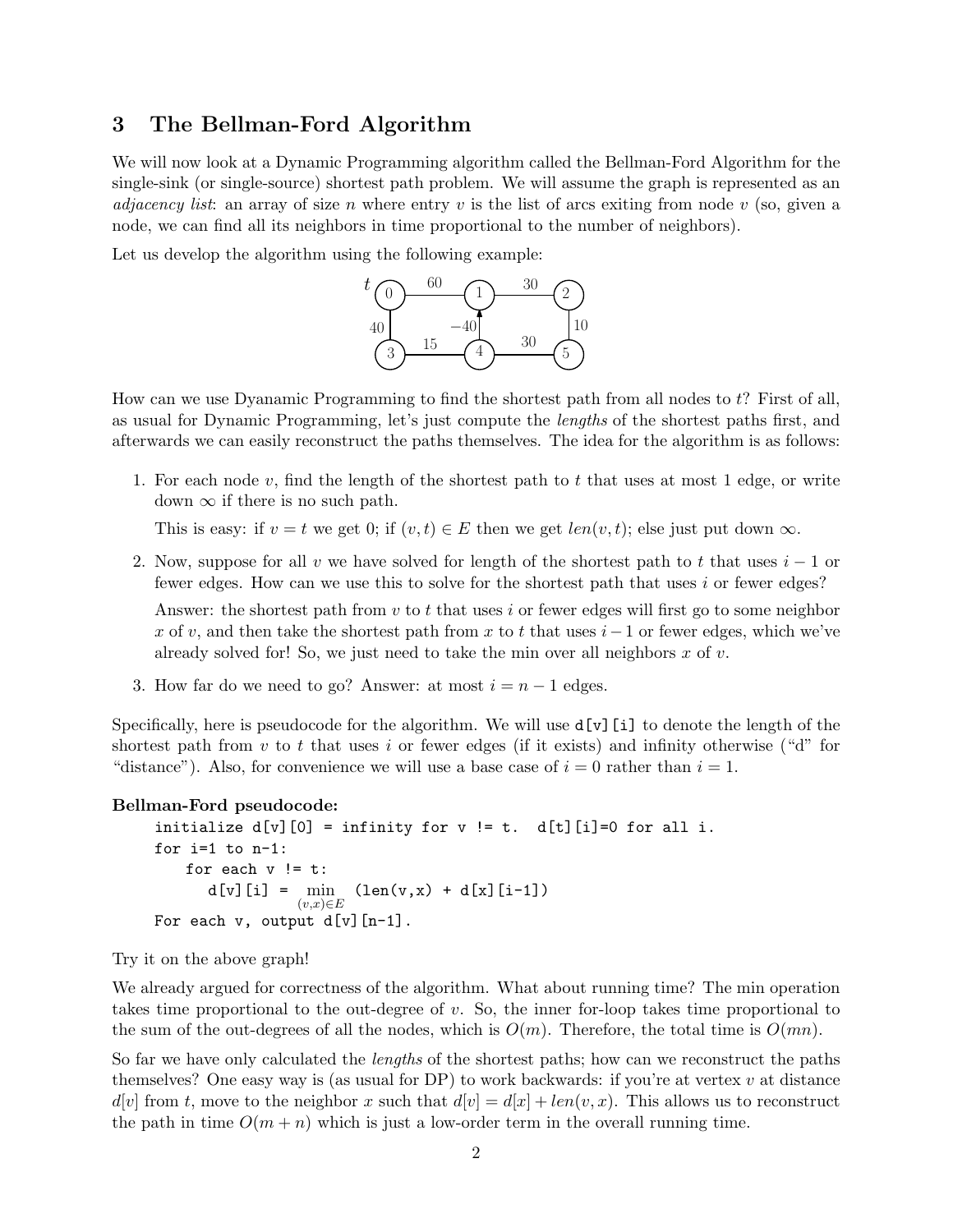#### 4 All-pairs Shortest Paths

Say we want to compute the length of the shortest path between *every* pair of vertices. This is called the **all-pairs** shortest path problem. If we use Bellman-Ford for all n possible destinations t, this would take time  $O(mn^2)$ . We will now see two alternative Dynamic-Programming algorithms for this problem: the first uses the matrix representation of graphs and runs in time  $O(n^3 \log n)$ ; the second, called the Floyd-Warshall algorithm uses a different way of breaking into subproblems and runs in time  $O(n^3)$ .

#### 4.1 All-pairs Shortest Paths via Matrix Products

Given a weighted graph G, define the matrix  $A = A(G)$  as follows:

- $A[i, i] = 0$  for all i.
- If there is an edge from i to j, then  $A[i, j] = len(i, j)$ .
- Otherwise  $(i \neq j$  and there is no edge from i to j),  $A[i, j] = \infty$ .

I.e.,  $A[i, j]$  is the length of the shortest path from i to j using [1](#page-2-0) or fewer edges.<sup>1</sup> Now, following the basic Dynamic Programming idea, can we use this to produce a new matrix B where  $B[i, j]$  is the length of the shortest path from  $i$  to  $j$  using 2 or fewer edges?

Answer: yes.  $B[i, j] = \min_k(A[i, k] + A[k, j])$ . Think about why this is true!

I.e., what we want to do is compute a matrix product  $B = A \times A$  except we change "\*" to "+" and we change "+" to "min" in the definition. In other words, instead of computing the sum of products, we compute the min of sums.

What if we now want to get the shortest paths that use 4 or fewer edges? To do this, we just need to compute  $C = B \times B$  (using our new definition of matrix product). I.e., to get from i to j using 4 or fewer edges, we need to go from i to some intermediate node k using 2 or fewer edges, and then from  $k$  to  $j$  using 2 or fewer edges.

So, to solve for all-pairs shortest paths we just need to keep squaring  $O(\log n)$  times. Each matrix multiplication takes time  $O(n^3)$  so the overall running time is  $O(n^3 \log n)$ .

#### 4.2 All-pairs shortest paths via Floyd-Warshall

Here is an algorithm that shaves off the  $O(\log n)$  and runs in time  $O(n^3)$ . The idea is that instead of increasing the number of edges in the path, we'll increase the set of vertices we allow as intermediate nodes in the path. In other words, starting from the same base case (the shortest path that uses no intermediate nodes), we'll then go on to considering the shortest path that's allowed to use node 1 as an intermediate node, the shortest path that's allowed to use  $\{1, 2\}$  as intermediate nodes, and so on.

```
// After each iteration of the outside loop, A[i][j] = length of the
// shortest i->j path that's allowed to use vertices in the set 1..k
for k = 1 to n do:
```
<span id="page-2-0"></span><sup>&</sup>lt;sup>1</sup>There are multiple ways to define an adjacency matrix for weighted graphs — e.g., what  $A[i, i]$  should be and what  $A[i, j]$  should be if there is no edge from i to j. The right definition will typically depend on the problem you want to solve.